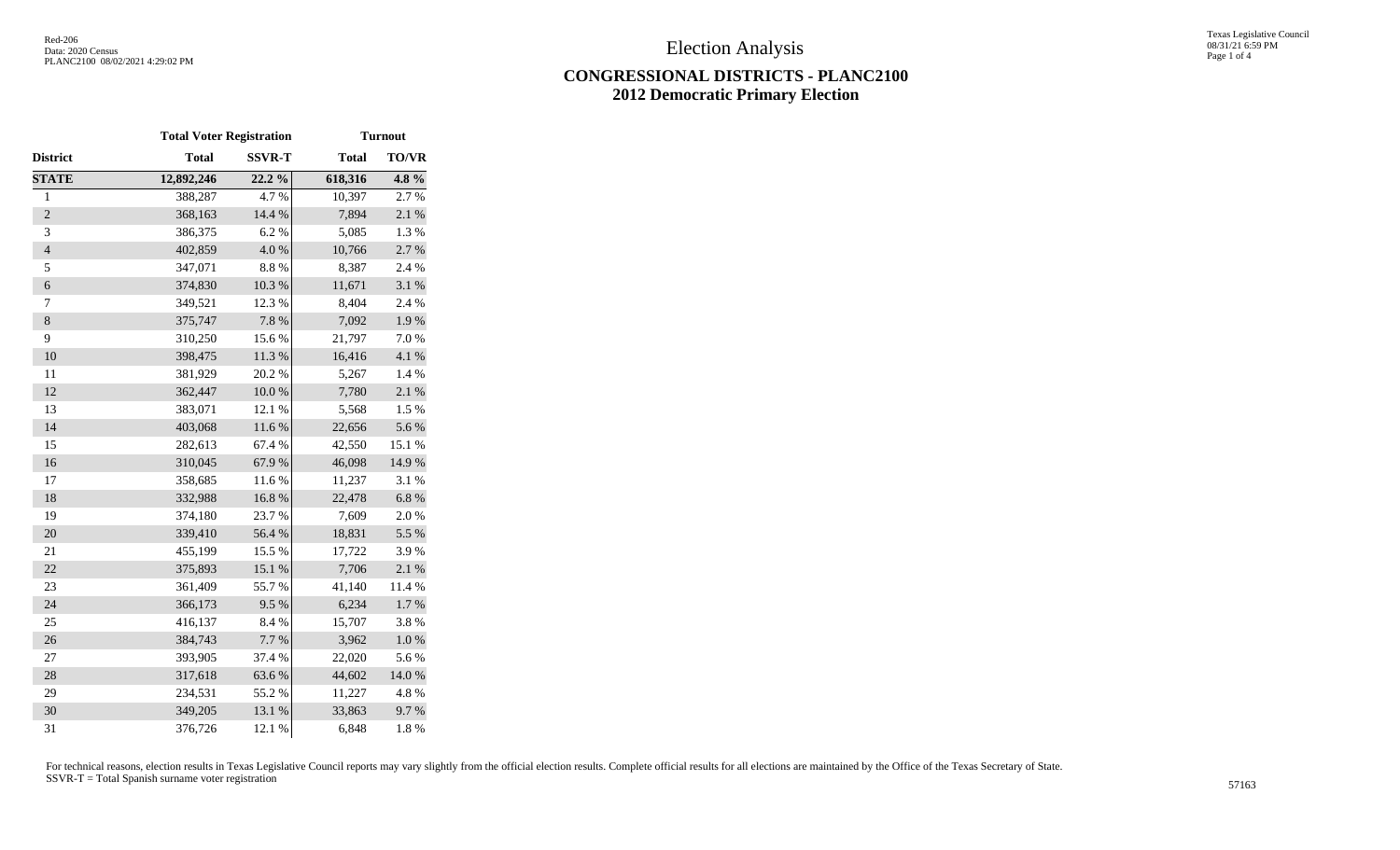Election Analysis

Texas Legislative Council 08/31/21 6:59 PM Page 2 of 4

## **CONGRESSIONAL DISTRICTS - PLANC2100 2012 Democratic Primary Election**

|                 | <b>Total Voter Registration</b> |               | <b>Turnout</b> |              |  |  |  |  |
|-----------------|---------------------------------|---------------|----------------|--------------|--|--|--|--|
| <b>District</b> | <b>Total</b>                    | <b>SSVR-T</b> | <b>Total</b>   | <b>TO/VR</b> |  |  |  |  |
| 32              | 377,987                         | 9.2 %         | 9,879          | 2.6 %        |  |  |  |  |
| 33              | 221,677                         | 36.7 %        | 19,151         | 8.6%         |  |  |  |  |
| 34              | 318,595                         | 73.1 %        | 47,990         | 15.1 %       |  |  |  |  |
| 35              | 318,090                         | 44.7 %        | 20,159         | 6.3%         |  |  |  |  |
| 36              | 394,344                         | 9.8%          | 12,123         | 3.1%         |  |  |  |  |

For technical reasons, election results in Texas Legislative Council reports may vary slightly from the official election results. Complete official results for all elections are maintained by the Office of the Texas Secre SSVR-T = Total Spanish surname voter registration <sup>57163</sup>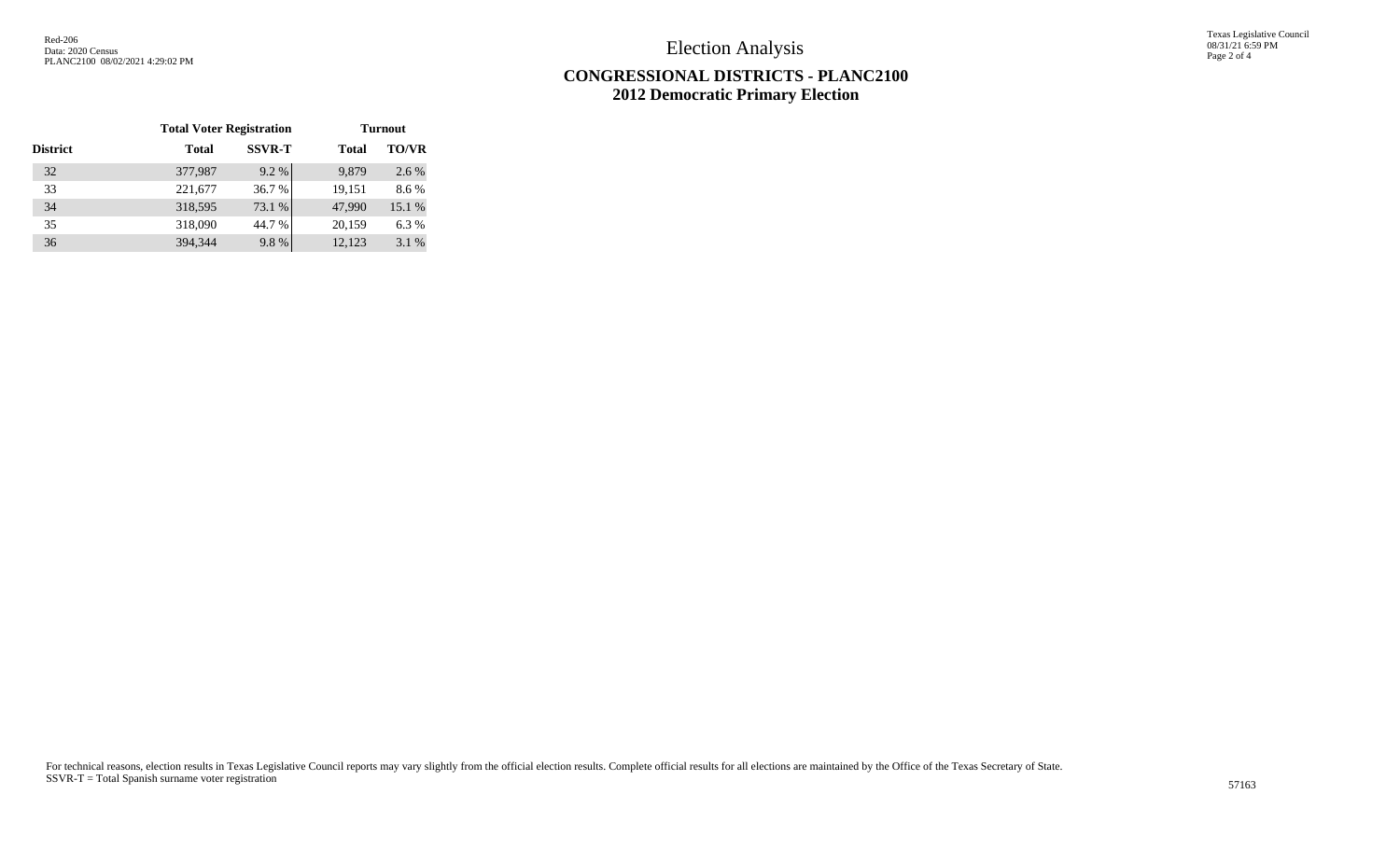## **CONGRESSIONAL DISTRICTS - PLANC2100 2012 Democratic Primary Election**

|                 | <b>PRESIDENT</b> |                |        |              |        |         |                | <b>U.S. SEN</b> |                |              |       |               |                |              |                |        |
|-----------------|------------------|----------------|--------|--------------|--------|---------|----------------|-----------------|----------------|--------------|-------|---------------|----------------|--------------|----------------|--------|
| <b>District</b> | Ely-D            | <b>Wolfe-D</b> |        | Richardson-D |        | Obama-D | Allen-D        |                 |                | Hubbard-D    |       |               | Sadler-D       |              | Yarbrough-D    |        |
| <b>STATE</b>    | 14,440           | $2.4\%$        | 29,889 | $5.1\%$      | 25,413 | $4.3\%$ | 520,534 88.2 % |                 | 113,952 22.9 % |              |       | 79,986 16.1 % | 174,765 35.1 % |              | 128,778 25.9 % |        |
| -1              | 536              | 5.3 %          | 770    | 7.6 %        | 608    | 6.0%    | 8,173          | 81.0%           | 1,070          | 11.7%        | 977   | 10.7%         | 5,041          | 55.1 %       | 2,058          | 22.5 % |
| $\overline{2}$  | 65               | 0.8%           | 143    | 1.8%         | 106    | 1.3 %   | 7,556          | 96.0%           | 1,197          | 17.2 %       | 1,472 | 21.1 %        | 2,766          | 39.7 %       | 1,526          | 21.9%  |
| 3               | 31               | 0.6%           | 46     | 0.9%         | 73     | 1.4 %   | 4,928          | 97.0%           | 907            | 20.2 %       | 960   | 21.4 %        | 1,829          | 40.8%        | 790            | 17.6 % |
| $\overline{4}$  | 727              | 6.9%           | 1,356  | 12.8%        | 811    | 7.7 %   | 7,666          | 72.6 %          | 1,386          | 14.2 %       | 1,374 | 14.0 %        | 5,096          | 52.1 %       | 1,930          | 19.7%  |
| 5               | 184              | 2.3 %          | 292    | 3.6 %        | 225    | 2.8%    | 7,401          | 91.3%           | 1,670          | 22.7 %       | 1,137 | 15.5 %        | 2,908          | 39.6 %       | 1,628          | 22.2 % |
| 6               | 146              | 1.3%           | 266    | 2.3 %        | 187    | $1.6\%$ | 10,919         | 94.8%           | 2,230          | 21.4 %       | 1,771 | 17.0 %        | 4,136          | 39.8%        | 2,267          | 21.8%  |
| 7               | 67               | 0.8%           | 148    | 1.8%         | -99    | 1.2%    | 8,049          | 96.2%           | 1,176          | 15.9%        | 1,341 | 18.2%         | 3,303          | 44.8%        | 1,558          | 21.1 % |
| $\,8\,$         | 443              | 6.3%           | 494    | 7.1 %        | 546    | 7.8%    | 5,510          | 78.8%           | 1,007          | 15.8%        | 995   | 15.6 %        | 2,283          | 35.9%        | 2,073          | 32.6 % |
| 9               | 73               | 0.3%           | 174    | 0.8%         | 143    | 0.7%    | 21,284         | 98.2%           | 5,785          | 31.3%        | 3,275 | 17.7 %        | 3,756          | 20.3 %       | 5,678          | 30.7%  |
| 10              | 315              | 1.9%           | 641    | 4.0%         | 498    | 3.1 %   | 14,725         | 91.0%           | 2,358          | 16.2%        | 1,646 | 11.3%         | 7,270          | 49.8%        | 3,315          | 22.7 % |
| 11              | 240              | 4.7 %          | 311    | 6.0%         | 318    | 6.2%    | 4,283          | 83.1 %          | 906            | 19.1 %       | 771   | 16.2%         | 1,655          | 34.9%        | 1,415          | 29.8%  |
| 12              | 120              | 1.6 %          | 231    | 3.0%         | 197    | 2.5 %   | 7,182          | 92.9 %          | 1,346          | 19.3 %       | 1,117 | 16.0%         | 2,827          | 40.5 %       | 1,693          | 24.2 % |
| 13              | 369              | 6.8%           | 620    | 11.4 %       | 478    | 8.8%    | 3,961          | 73.0%           | 966            | 19.3 %       | 684   | 13.6 %        | 1,694          | 33.8%        | 1,673          | 33.3 % |
| 14              | 550              | 2.6 %          | 1,249  | 5.9%         | 934    | 4.4 %   | 18,448         | 87.1 %          | 5,062          | 28.6 %       | 3,306 | 18.7%         | 4,353          | 24.6 %       | 4,992          | 28.2 % |
| 15              | 965              | 2.4 %          | 3,006  | 7.5 %        | 2,508  | 6.2 %   | 33,798         | 83.9%           | 6,721          | 21.0%        | 5,037 | 15.7 %        | 11,674         | 36.5 %       | 8,553          | 26.7 % |
| 16              | 1,160            | 2.8%           | 2,407  | 5.7 %        | 2,614  | $6.2\%$ | 35,691         | 85.2%           | 10,027         | 28.7 %       | 5,354 | 15.3 %        | 10,438         | 29.8%        | 9,152          | 26.2 % |
| 17              | 356              | 3.3 %          | 583    | 5.4 %        | 410    | 3.8%    | 9,359          | 87.4 %          | 1,875          | 19.5 %       | 1,303 | 13.6 %        | 3,982          | 41.5 %       | 2,440          | 25.4 % |
| 18              | 97               | 0.4%           | 211    | 0.9%         | 180    | 0.8 %   | 21,940         | 97.8%           | 4,611          | 24.8%        | 3,276 | 17.6 %        | 3,782          | 20.4 %       | 6,892          | 37.1 % |
| 19              | 448              | 6.0%           | 533    | 7.2 %        | 547    | 7.4 %   | 5,901          | 79.4 %          | 1,153          | 16.8%        | 1,111 | 16.2 %        | 2,602          | 37.9 %       | 2,003          | 29.2 % |
| 20              | 174              | 1.0%           | 862    | 4.8%         | 414    | 2.3 %   | 16,381         | 91.9%           | 2,627          | 18.5 %       | 2,648 | 18.6 %        | 4,854          | 34.2 %       | 4,070          | 28.7 % |
| 21              | 149              | 0.8%           | 342    | 2.0%         | 235    | 1.3%    | 16,809         | 95.9%           | 2,687          | 17.3 %       | 1,792 | 11.5 %        | 7,981          | 51.3%        | 3,110          | 20.0%  |
| 22              | 84               | 1.1 %          | 176    | 2.3 %        | 159    | 2.1 %   | 7,258          | 94.5 %          | 1,503          | 21.5 %       | 1,139 | 16.3 %        | 2,536          | 36.3 %       | 1,811          | 25.9%  |
| 23              | 1,628            | 4.3 %          | 3,236  | 8.5 %        | 2,987  | 7.9%    | 30,117         | 79.3 %          | 6,216          | 21.1 %       | 4,938 | 16.8%         | 10,193         | 34.7 %       | 8,057          | 27.4 % |
| 24              | 61               | 1.0%           | 107    | 1.7%         | 65     | 1.1%    | 5,929          | 96.2%           | 1,322          | 23.3 %       | 1,079 | 19.0%         | 2,349          | 41.4%        | 923            | 16.3%  |
| 25              | 194              | 1.2%           | 321    | 2.1 %        | 264    | 1.7%    | 14,878         | 95.0%           | 2,367          | 17.0 %       | 1,520 | 10.9%         | 7,280          | 52.1 %       | 2,797          | 20.0%  |
| 26              | 60               | 1.5 %          | 122    | 3.1 %        | 64     | 1.6 %   | 3,700          | 93.8%           | 785            | 21.1 %       | 857   | 23.0 %        | 1,452          | 39.0%        | 629            | 16.9%  |
| 27              | 828              | 4.0 %          | 1,421  | 6.8%         | 1,313  | 6.3%    | 17,266         | 82.9 %          | 3,312          | 18.4 %       | 2,682 | 14.9 %        | 6,192          | 34.3 %       | 5,846          | 32.4 % |
| 28              | 1,057            | 2.6 %          | 2,777  | 6.9%         | 2,562  | 6.3%    | 34,122         | 84.2 %          | 8,754          | 27.4 %       | 5,822 | 18.2 %        | 9,912          | 31.0%        | 7,496          | 23.4 % |
| 29              | 240              | 2.2 %          | 638    | 5.9%         | 491    | 4.6 %   | 9,413          | 87.3 %          | 1,955          | 20.9%        | 1,430 | 15.3 %        | 2,896          | 30.9%        | 3,084          | 32.9 % |
| 30              | 186              | 0.6%           | 325    | 1.0%         | 215    | 0.7%    | 32,220         | 97.8%           | 9,712          | 38.6 %       | 4,149 | 16.5 %        | 5,727          | 22.8%        | 5,579          | 22.2 % |
| 31              | 89               | 1.3%           | 151    | 2.2 %        | 135    | 2.0 %   | 6,465          | 94.5 %          | 1,270          | 20.5 %       | 1,039 | 16.8%         | 2,501          | 40.3%        | 1,390          | 22.4 % |
| 32              | 86               | 0.9%           | 117    | 1.2%         | 86     | 0.9%    | 9,353          | 97.0 %          |                | 2,095 24.3 % | 1,532 | 17.8 %        |                | 3,687 42.8 % | 1,292          | 15.0%  |

For technical reasons, election results in Texas Legislative Council reports may vary slightly from the official election results. Complete official results for all elections are maintained by the Office of the Texas Secre SSVR-T = Total Spanish surname voter registration <sup>57163</sup>